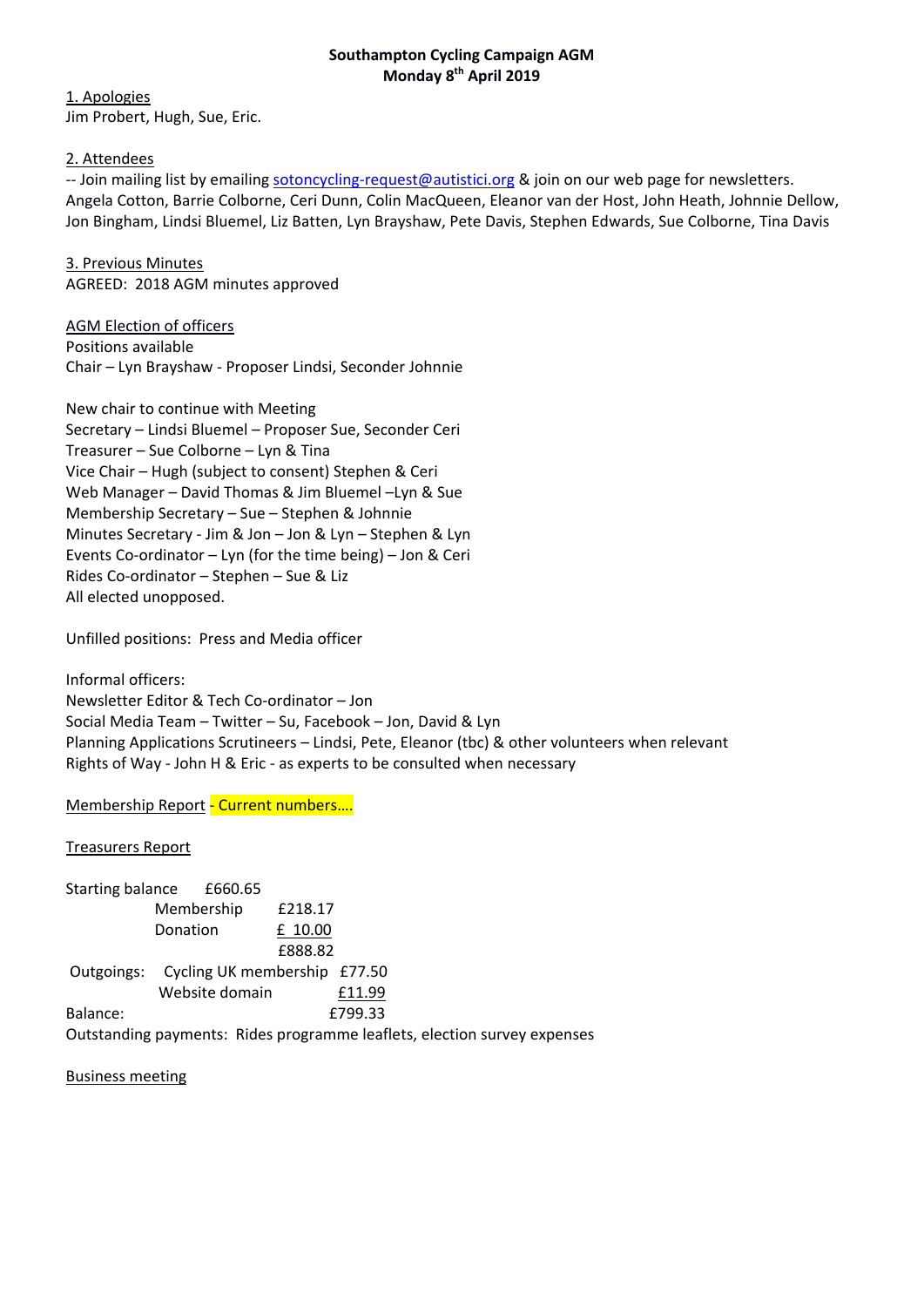4. Past events (not ones linked to working groups) REPORT: Monthly Campaign Ride, Cargo ride, Move it March, Umbrella Arts stall

5. Future events

May, June & July - Big Bike revival #5 - to encourage new riders vouchers will be issued for discounted - 1 to 1 cycle training during bike week. 6th May ‐ May Day stall ‐ volunteers? 27th May ‐ Environmental Rock stall ‐ volunteers? 8‐16th June ‐ Bike Week 2019 – to discuss in May meeting – bring your ideas!! Start sending them to Stephen. 20th July ‐ St Denys Community Centre day 21st July ‐ Let's Ride ‐ are we leading rides in? picnic, incl cargo bike photo opportunity. 22nd Sept ‐ World car free day ‐ maybe the week later in So'ton ‐ Music in City (Liz ‐ ask for update?) Next Council/Green Charter council meeting ‐ 16th April 4.30pm

Next Campaign ride - 16<sup>th</sup> April to Beaulieu Midweek ride - Tuesday 16<sup>th</sup> May Next Cargo bike ride ‐ Marlhill Copse on Friday 12th ‐ not just for cargo bikes ‐ slow rides. Leaving 8am to ride to London www.facebook.com/groups/southamptoncargobicycles Next Cycle Forum –  $9<sup>th</sup>$  April 6.30pm with signage mt 4pm with Iain Steane

6. Working group reports

a) Western Approach ‐ Jim (Coordinator), John, Pete, Tina, Hugh, Jon, Liz, Colin.

REPORT: Millbrook roundabout finished and cycleway is open.

Colin – people coming from Shirley cannot enter Millbrook rd east, should they be a cycle bypass/contraflow? Raise this at meeting with Greg Churcher and highways engineer.

ACTION: Colin contact Jim and discuss action

b) Salisbury Rd – Pete & Tina (C), Lindsi, Stephen, John H.

REPORT: Not quite finished. Still blocked & layout does not look promising. Not on draft bike map. ACTION: Pete to ask Adam Tewesbury for update. Mapping/signage grp to say re map.

c) Quayside Rd – Lindsi (C), Eric, Liz, (Stuart).

REPORT: Cutway still not finished, traps in place and no dropped kerbs. Check again next month.

d) The Avenue / Lovers Walk – Lyn (C), Ceri, Johnnie, Colin, Hugh, Stephen, Pete & Tina.

REPORT: Southampton Common Forum 24th April workshop ‐ as many as possible please go.

https://www.eventbrite.co.uk/e/scfuos‐common‐green‐travel‐workshop‐tickets‐

58734621835?aff=eemailordconf&utm\_campaign=order\_confirm&utm\_medium=email&ref=eemailordconf&utm source=eb email&utm term=viewevent

Lindsi – (as an individual) attended Mags' Court to object to stopping‐up if subway under Dorset St.

Pete unhappy with proposed N – S route on W footway aiming to decrease cyclist use of Coronation Ave. ACTION: Lyn will go to workshop – others please go if possible.

e) Portswood & south to centre and north to Swaythling (incl Southern

end of Stoneham Lane) ‐ Angela (C), Lyn, Liz, Ceri.

f) Lordswood Lane ‐ John H (C),

g) Bitterne Triangle ‐ Lindsi (C), Lyn, Angela, Liz.

h) Central Railway Bridge – Stephen (C), Jim, Hugh, Sue

j) Bursledon Rd A3024 – Lindsi (C), Eric, Lyn, Liz.

UPDATE: Lindsi ‐ Bitterne centre to Hinkler rd ‐ WG has responded to Phase 2 of scheme; some objections/comments made, particularly to the removal of trees and grass verges. Grass verges are imp aesthetically in an otherwise grey street scene and also create a margin of safety. The routing of the cycle path around bus shelters was a cause of concern.

AGREED: The Campaign does not wish cycling paths to be built on top of grass verges, and there should be a minimum distance between the highway and the cyclist.

ACTION: Jon to check minimum safe distance – UK and Dutch cycle guidelines. Tell Wade etc. Check at Forum what is happening for the route from Bitterne to 6 dials, including Gyratory & Northam rail bridge.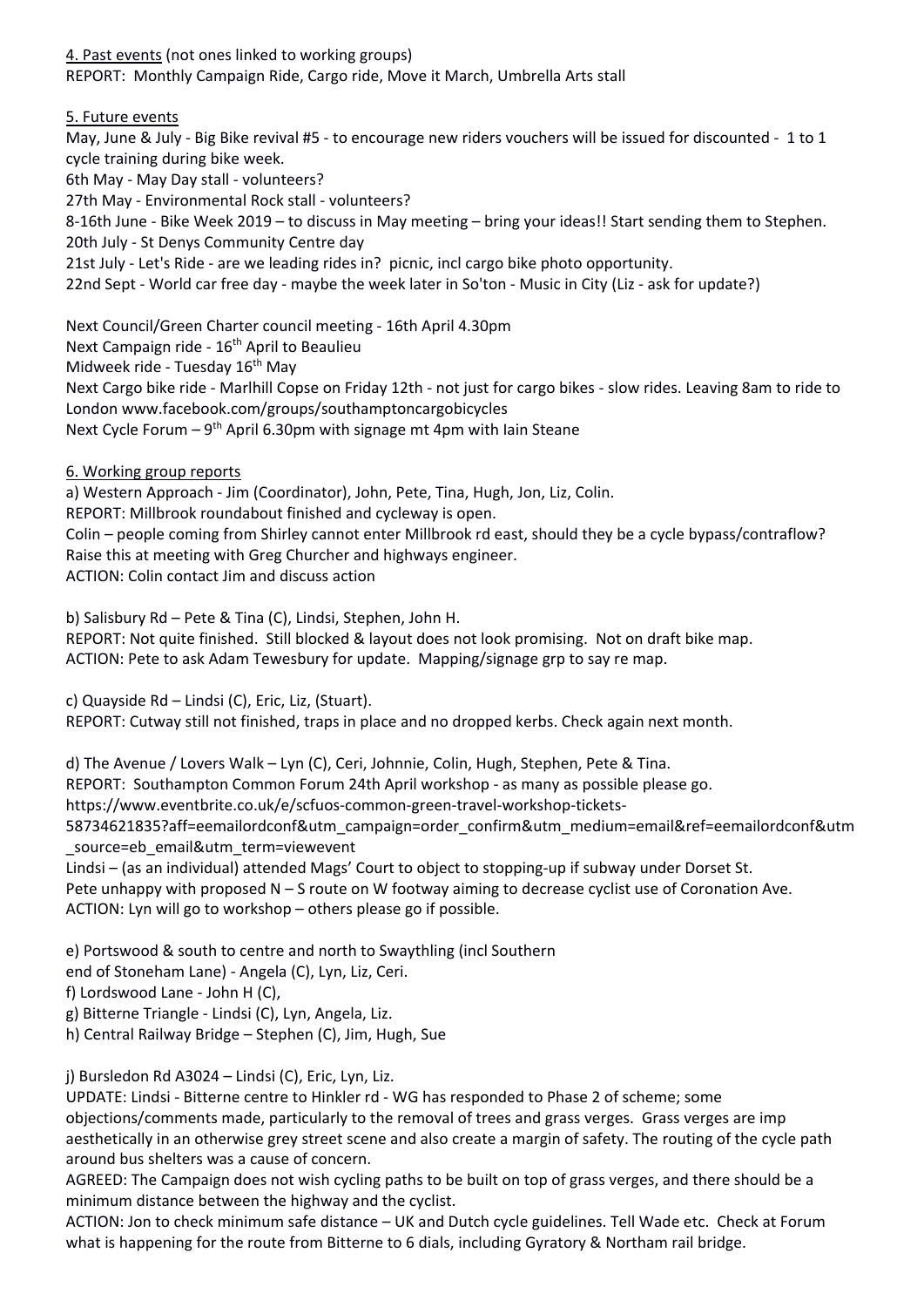k) Stoneham Lane Eastleigh ‐ Lyn (C), Liz, Angela.

l) Ipley Cross – Eric reports back from HCC mts (attends as Sustrans rep).

m) City centre – Lindsi (C), Stephen, Hugh Sue, Liz.

n) Eling – John H (C), others when necessary.

o) Central Station South Forecourt ‐ Johnnie (C), Lyn, Lindsi, Liz.

REPORT: Johnnie – had mt with WSP consultant transport planners and engineers. Options being considered are a bus station where Pure Gym is. WSP are feeding back (we hope) to Council that option of everything on forecourt (ie pulling down trees) is not acceptable.

p) Mapping & Signage – Lindsi (C), Lyn, Angela, Johnnie, Tina, Eleanor. ACTION: 9th Paril meeting Iain Steane ‐ Johnnie, Lindsi, Pete, Tina.

From Working Parties document – check we all agree with this:

--- add that can respond to media/fb requests on behalf of Campaign.

POWERS AND RESPONSIBILITIES OF WORKING GROUPS

Coordinator should:

1) Keep up to date with all documentation relating to the working group

2) Attend mtngs/site visits and keep a record of

3) Arrange mtngs of working group members when required

4) Report to Campaign members when anything significant happens (at Campaign mtng or by email)

5) Be the prime contact for Wade Holmes, BB and the lead engineer or transport planner for anything related to the work of the working group.

6) Respond to planning applications, Traffic Orders etc

7) Make a site visit to works in progress to ensure everything is going ahead as agreed.

8) If necessary attend the Planning and RoW panel or arrange for another member of the group to attend and possibly speak to support/oppose a planning matter.

Powers:

1) To communicate with Council/BB on behalf of and representing the Campaign

2) To respond to Traffic Orders etc without referring to Campaign chair/secretary/members unless the issue is deemed important or there is a difference of opinion within the working group

3) Coordinator has the power to invite another person (member or non‐member) to join the working group

4) To make requests for plans, FoI requests etc on behalf of the Campaign

Each working group will operate differently depending on the requirements of the different locations. Some will be short-term, working on relatively simple schemes about which there is little or no disagreement, Others will last for years involving many mtgs, site visits, responses to Traffic Orders etc. It is hoped that membership of groups will remain the same as far as possible over the lifetime of the group so that a depth of knowledge and understanding can be built up. Where this is not possible, it is essential that there is a consistent "core" membership. New Campaign members are free to join any group they wish.

## 7. Updates

a) Our "Top Ten" priorities:

Update email just arrived – sent to list & can follow up at forum on 9th April

b) Green City Charter

REPORT: Lyn, Liz & Lindsi at Scrutiny panel ‐ Hythe ferry, uni car park. This is continuing to be discussed to obtain cross‐party consent.

c) Green Resistance ‐ umbrella group.

REPORT: Lyn, Liz & Lindsi at most meetings.

AGREED: Our name on GR documents and Lindsi can speak for Campaign. (Lyn & Liz speaking for Clean Air So'ton & So'ton FoE)

d) Clean Air Southampton Clean Air Manifesto. REPORT: Liz & Lyn would love more volunteers to help get cllrs to sign up.